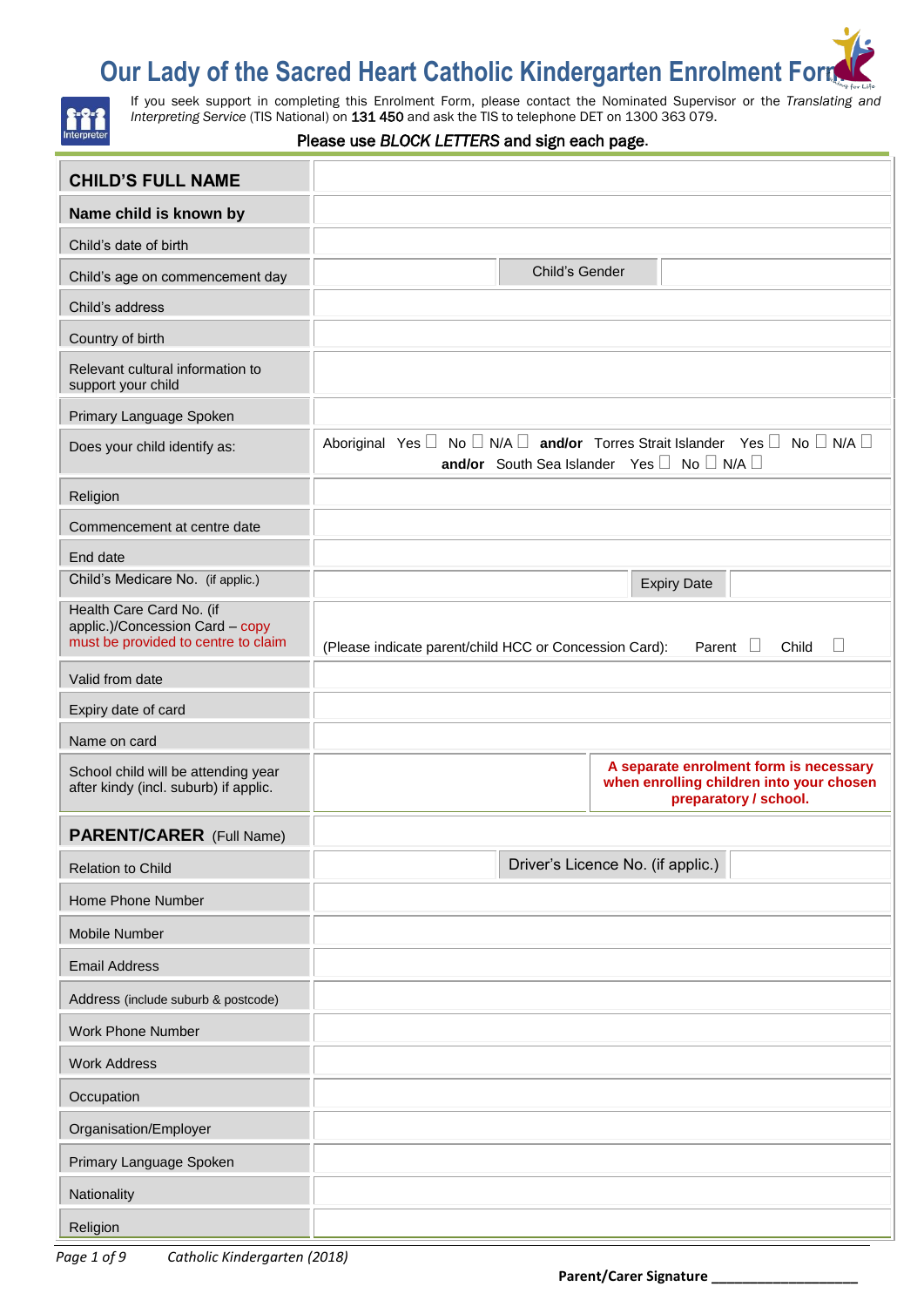| <b>PARENT/CARER</b> (Full Name)     |                                   |
|-------------------------------------|-----------------------------------|
| <b>Relation to Child</b>            | Driver's Licence No. (if applic.) |
| Home Phone Number                   |                                   |
| Mobile Number                       |                                   |
| <b>Email Address</b>                |                                   |
| Address (include suburb & postcode) |                                   |
| Work Phone Number                   |                                   |
| <b>Work Address</b>                 |                                   |
| Occupation                          |                                   |
| Organisation/Employer               |                                   |
| Primary Language Spoken             |                                   |
| Nationality                         |                                   |
| Religion                            |                                   |

# **PERSON TO RECEIVE ACCOUNTS**

| Mrs                    | Miss $\vert \ \vert$ | $Ms \Box$ | $Mr$ $\parallel$ | $Rev$ | Dr | Other                                                                                                               |
|------------------------|----------------------|-----------|------------------|-------|----|---------------------------------------------------------------------------------------------------------------------|
| Given Name/s:          |                      |           |                  |       |    |                                                                                                                     |
| Surname:               |                      |           |                  |       |    |                                                                                                                     |
| Postal Address:        |                      |           |                  |       |    |                                                                                                                     |
| City:                  |                      |           |                  |       |    |                                                                                                                     |
| State:                 |                      |           | Post Code:       |       |    |                                                                                                                     |
| Relationship to child: |                      |           |                  |       |    |                                                                                                                     |
|                        |                      |           |                  |       |    | The signatories on this Enrolment Form will be responsible for any fees associated with this contractual agreement. |

# **Please attach relevant 'Care Arrangements' documentation (if applicable).**

| Are there any written arrangements?                                                                                | Yes $\Box$ No $\Box$ N/A $\Box$ Copy of original provided Yes $\Box$ No $\Box$<br>(N.B. original documents must be sighted by Nominated Supervisor) |  |  |
|--------------------------------------------------------------------------------------------------------------------|-----------------------------------------------------------------------------------------------------------------------------------------------------|--|--|
| Are there any parent orders affecting                                                                              | Yes $\Box$ No $\Box$ N/A $\Box$ Copy Provided Yes $\Box$ No $\Box$                                                                                  |  |  |
| the child?                                                                                                         | (N.B. original documents must be sighted by Nominated Supervisor)                                                                                   |  |  |
| Is there anyone legally denied access to                                                                           | Yes $\Box$ No $\Box$ N/A $\Box$ Copy Provided Yes $\Box$ No $\Box$                                                                                  |  |  |
| the child?                                                                                                         | (N.B. original documents must be sighted by Nominated Supervisor)                                                                                   |  |  |
| * The following people are <b>NOT</b> authorised to collect my child (please attach additional names if required): |                                                                                                                                                     |  |  |

1.\_\_\_\_\_\_\_\_\_\_\_\_\_\_\_\_\_\_\_\_\_\_\_\_\_\_\_\_\_\_\_\_\_\_\_\_\_\_\_\_\_\_ 2. \_\_\_\_\_\_\_\_\_\_\_\_\_\_\_\_\_\_\_\_\_\_\_\_\_\_\_\_\_\_\_\_\_\_\_\_\_\_\_\_\_\_\_

\* Please note that parents, as identified on the child's birth certificate, are eligible to collect unless directed otherwise by a Parenting Order (65DA (2) of the Family Law Act 1975, defines the legal obligations created by a parenting order and the consequences that may follow if it is contravened - breached).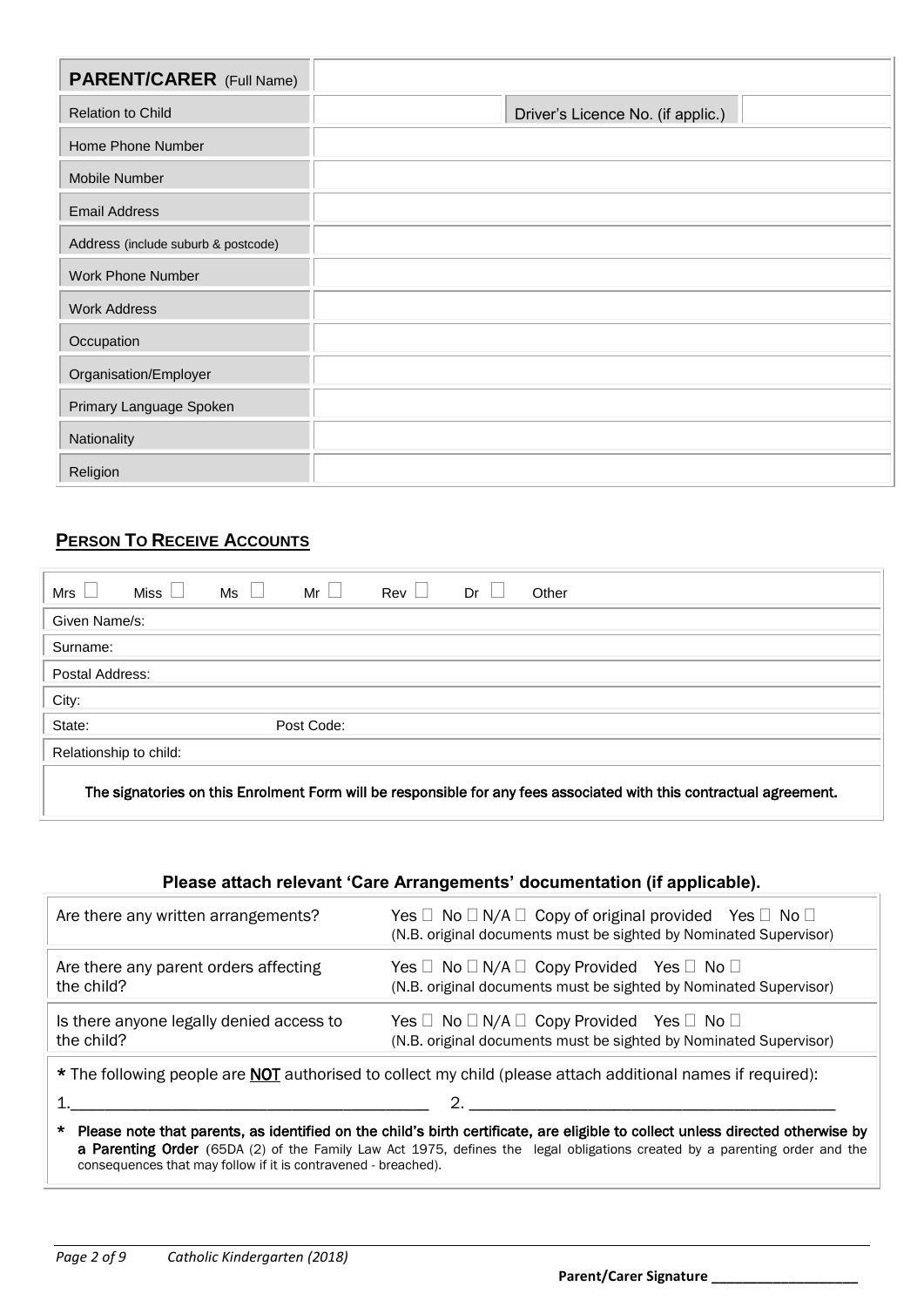# **AUTHORISATION TO COLLECT/ EMERGENCY CONTACTS (Other than those already listed)**

Persons authorised to collect child must be an adult. Alternatively, written authorisation must be provided for a person less than 18 years prior to that person collecting the child. Attach additional contacts as required.

| <b>Full Name:</b>                           |       | <b>Emergency Contact Signature:</b> |                                     |
|---------------------------------------------|-------|-------------------------------------|-------------------------------------|
| Address:                                    |       |                                     |                                     |
| Contact Number/s:                           | Home: |                                     | Mobile:                             |
| Driver's Licence number<br>(if applicable): |       | Relationship to Child:              |                                     |
| <b>Full Name:</b>                           |       |                                     | <b>Emergency Contact Signature:</b> |
| Address:                                    |       |                                     |                                     |
| Contact Number/s:                           | Home: |                                     | Mobile:                             |
| Driver's Licence number<br>(if applicable): |       | Relationship to Child:              |                                     |
| <b>Full Name:</b>                           |       | <b>Emergency Contact Signature:</b> |                                     |
| Address:                                    |       |                                     |                                     |
| Contact Number/s:                           | Home: |                                     | Mobile:                             |
| Driver's Licence number<br>(if applicable): |       | Relationship to Child:              |                                     |

## **IMMUNISATION STATUS** (The immunisation section is not a mandatory field)

Is your child fully immunised?  $Yes \Box$  No  $\Box$ 

If **YES**, please provide a copy of your child's current immunisation record.

If you are a conscientious objector to immunisation, please provide a signed 'Conscientious Objector Form' or letter outlining your child's immunisation status.

# **MEDICAL INFORMATION**

**Indicate if your child has been affected by or suffers from any of the following?** *(Please circle Yes or No)*

| Prenatal concerns   | Yes / No | Asthma                          | Yes / No | Stomach complaints                                                                                              | Yes / No |
|---------------------|----------|---------------------------------|----------|-----------------------------------------------------------------------------------------------------------------|----------|
| Birth concerns      | Yes / No | <b>Headaches</b>                | Yes / No | Very high temperatures                                                                                          | Yes / No |
| Postnatal concerns  | Yes / No | Head injury                     | Yes / No | Glandular fever                                                                                                 | Yes / No |
| Vision concerns     | Yes / No | Frequent colds                  | Yes / No | <b>Ross River Virus</b>                                                                                         | Yes / No |
| Hearing concerns    | Yes / No | Ear infections                  | Yes / No | <b>Rheumatic fever</b>                                                                                          | Yes / No |
| Speech concerns     | Yes / No | Epilepsy                        | Yes / No | Anorexia nervosa                                                                                                | Yes / No |
| Allergies           | Yes / No | <b>Diabetes</b>                 | Yes / No | <b>Bulimia</b>                                                                                                  | Yes / No |
| Anaphylaxis         | Yes / No | Specific learning<br>difficulty | Yes / No | Other (state below)                                                                                             | Yes / No |
| Knocked unconscious | Yes / No | <b>Mental Health Issues</b>     | Yes / No |                                                                                                                 |          |
|                     |          |                                 |          | If Yes to any of the above please provide necessary medical information: (Attach a separate sheet if necessary) |          |
|                     |          |                                 |          |                                                                                                                 |          |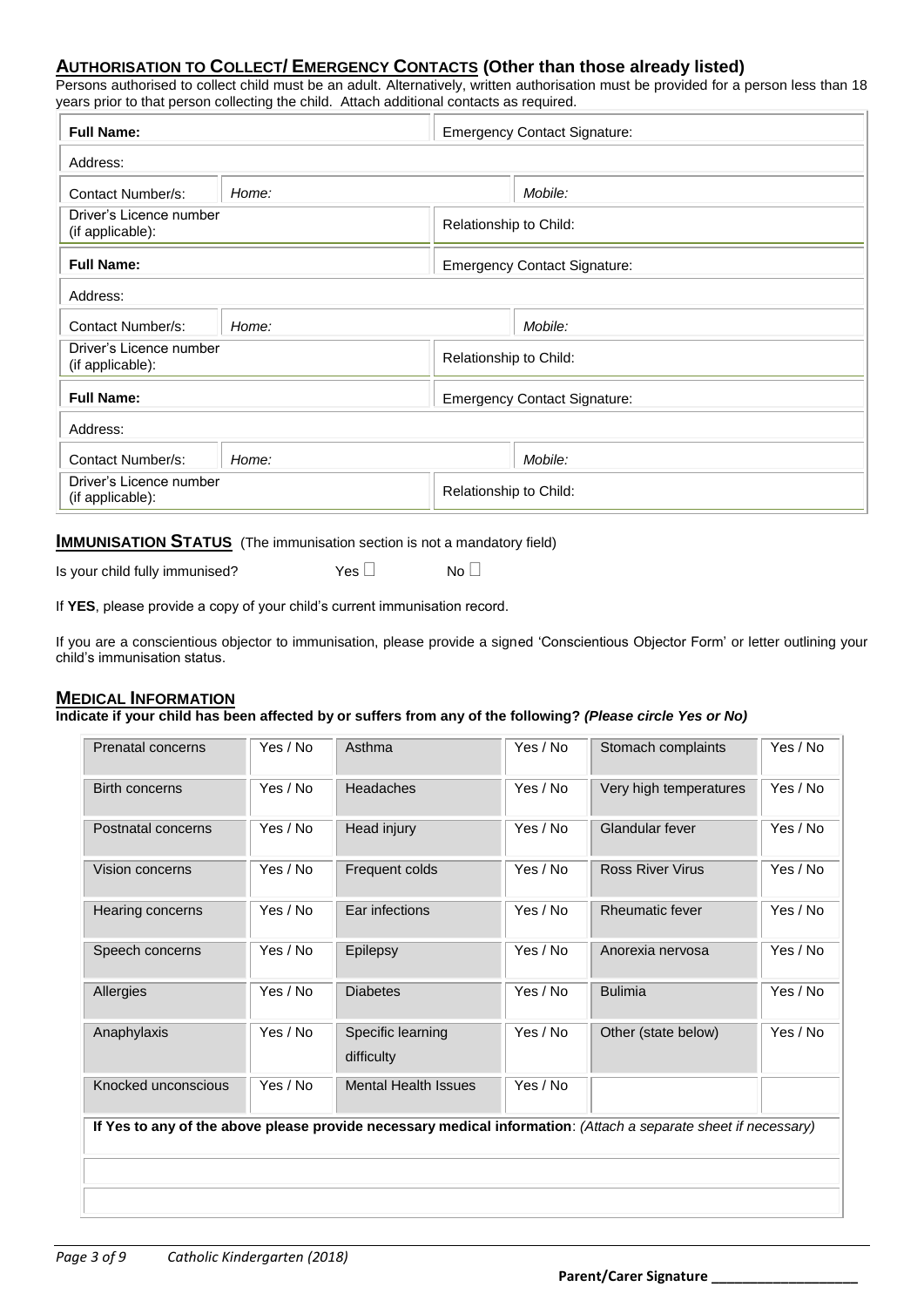| List any medical alerts, diseases, surgery or disorders, or recurring illnesses:                                                                                                                                                      |                                                                                                                                           |
|---------------------------------------------------------------------------------------------------------------------------------------------------------------------------------------------------------------------------------------|-------------------------------------------------------------------------------------------------------------------------------------------|
| Does your child suffer from any significant allergy?<br>No II                                                                                                                                                                         | Yes $\Box$ If <b>Yes</b> – please specify:                                                                                                |
| Does your child require an individual health or action plan for their medical condition?                                                                                                                                              | $No$ $\Box$<br>Yes $\Box$                                                                                                                 |
| medical practitioner and provided by the family. Otherwise, normal first aid practices will be applied).                                                                                                                              | (If yes, then the family and service must negotiate what is practicable. The individual action plan must be signed by an authorized       |
| Is your child taking any medication regularly?<br>No $\Box$<br>Form at interview. All medication is to be supplied by the family and authorized with labeling on all original packaging from a<br>medical practitioner or pharmacist. | Yes $\Box$ If Yes – please specify, and request the <i>Medication Consent</i>                                                             |
| Any other medical information of which the service should be aware:                                                                                                                                                                   |                                                                                                                                           |
| Does your child have any dietary requirements?                                                                                                                                                                                        |                                                                                                                                           |
| <b>MEDICAL CONTACT DETAILS</b>                                                                                                                                                                                                        |                                                                                                                                           |
| <b>Child's Doctor:</b>                                                                                                                                                                                                                | Phone Number:                                                                                                                             |
| Address:                                                                                                                                                                                                                              |                                                                                                                                           |
| <b>Child's Dentist:</b>                                                                                                                                                                                                               | Phone Number:                                                                                                                             |
| Address:                                                                                                                                                                                                                              |                                                                                                                                           |
| Paediatrician                                                                                                                                                                                                                         | Phone Number:                                                                                                                             |
| Address:                                                                                                                                                                                                                              |                                                                                                                                           |
| <b>ADDITIONAL INFORMATION</b><br>To support your child at our service we welcome any further information you can provide:<br>to your child?                                                                                           | Does your family observe any particular religious or cultural practices (including special celebrations/ traditions) that are significant |
| kindergarten (e.g. toileting, special comforters etc.)?                                                                                                                                                                               | Does your child have any identified needs or is there additional information we require to support your child in a smooth transition to   |
| psychologist etc.)? Please supply any supporting documentation to assist the service in supporting your child.                                                                                                                        | Has your child attended any specialist agencies (e.g. speech pathologist, occupational therapist, audiologist, optometrist,               |
|                                                                                                                                                                                                                                       |                                                                                                                                           |

We welcome family involvement. Please indicate if you would like to contribute to our program and in what way you would like to be involved: \_\_\_\_\_\_\_\_\_\_\_\_\_\_\_\_\_\_\_\_\_\_\_\_\_\_\_\_\_\_\_\_\_\_\_\_\_\_\_\_\_\_\_\_\_\_\_\_\_\_\_\_\_\_\_\_\_\_\_\_\_\_\_\_\_\_\_\_\_\_\_\_\_\_\_\_\_\_

\_\_\_\_\_\_\_\_\_\_\_\_\_\_\_\_\_\_\_\_\_\_\_\_\_\_\_\_\_\_\_\_\_\_\_\_\_\_\_\_\_\_\_\_\_\_\_\_\_\_\_\_\_\_\_\_\_\_\_\_\_\_\_\_\_\_\_\_\_\_\_\_\_\_\_\_\_\_ \_\_\_\_\_\_\_\_\_\_\_\_\_\_\_\_\_\_\_\_\_\_\_\_\_\_\_\_\_\_\_\_\_\_\_\_\_\_\_\_\_\_\_\_\_\_\_\_\_\_\_\_\_\_\_\_\_\_\_\_\_\_\_\_\_\_\_\_\_\_\_\_\_\_\_\_\_\_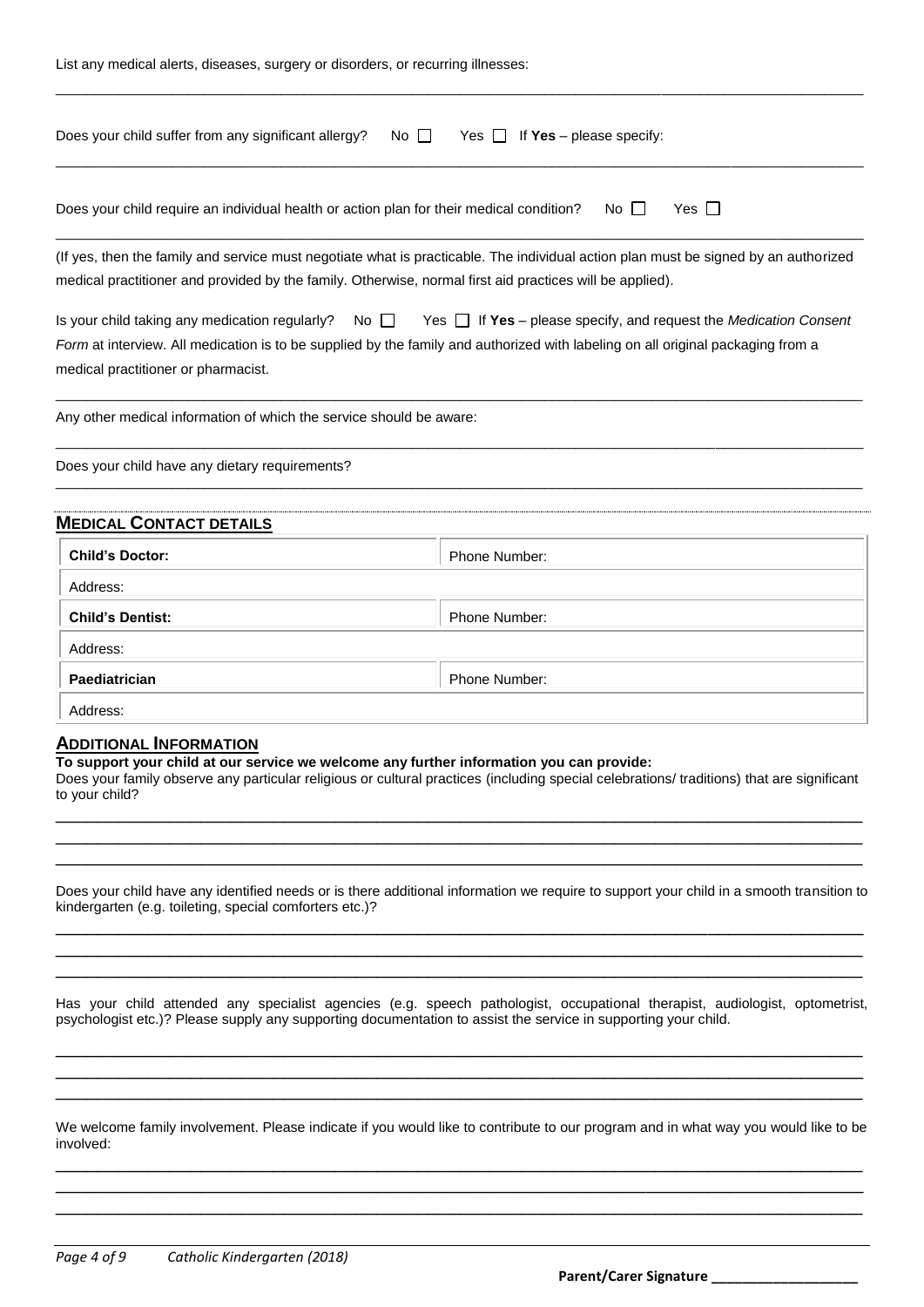# **REQUESTED DAYS OF ATTENDANCE**

### **PLEASE NOTE THAT THIS SECTION IS ONLY APPLICABLE TO THOSE FAMILIES WHO HAVE NOT RECEIVED A** *LETTER OF OFFER*.

Please tick the appropriate box that indicates your preferred session. This request will be taken into consideration when allocating children into sessions. Placement of children into groups will be aligned with the *Enrolment Procedure* guidelines on priority of access.

# **Monday, Tuesday, Wednesday and Thursday**

| <b>WEEK</b> | <b>MON</b> | <b>TUES</b> | <b>WED</b> | <b>THURS</b> | <b>FRI</b> |
|-------------|------------|-------------|------------|--------------|------------|
|             |            |             |            |              |            |
|             |            |             |            |              |            |

# **CONSENT STATEMENT**

The *Standard Collection Notice* is attached to this Enrolment Form and outlines the service's obligations with regard to the confidentiality of records. Your child's information may be stored on a portal accessible to relevant personnel within the Catholic Education, Diocese of Rockhampton organisation. This enables relevant school or Catholic Education Office personnel to discuss information pertaining to your child's development and learning.

#### Please tick the appropriate boxes where required.

### **AUTHORISATION TO OBTAIN MEDICAL ATTENTION**

- $\checkmark$  On enrolling my/our child I/we understand that the centre is unable to care for children who are sick or who have a contagious illness. I/we agree to keep my/our child at home while they are suffering from any infectious or contagious illness. I/we agree to collect my/our child if he/she is unwell. I/we further acknowledge that a medical clearance may be necessary before my/our child is able to return in accordance with *Queensland Health* guidelines.
- In the event of any medical or other emergency arising in which the centre staff consider it impossible or impracticable to communicate with the undersigned parents/guardians/carers, I/we accept and give consent that the centre staff will take all reasonable care of my/our son/ daughter but will not be responsible for the costs of any medical or dental attention or treatment administered to my/our son/daughter in such event nor will it be responsible directly or indirectly for any act or omission of any medical or dental practitioner or medical officer attending or treating my/our son/daughter including attention provided at the centre.
- This consent (refer to previous point) which I/we have given is valid at all times while the child is signed into the centre, including but not limited to, such times as the child is on campus, is present at the associated school or is attending excursions or functions.
- I further authorise a qualified medical practitioner to administer anaesthetic, blood transfusions, and perform surgical operations if the emergency requires such treatment.
- I/we authorize the use of life-saving medication, by qualified personnel on my/our child in an emergency situation.

# **CONDITIONS FOR MEDICATION TO BE ADMINISTERED**

- $\checkmark$  I/we understand prescribed medication will only be administered when it is accompanied by written instructions from child's medical practitioner and/ or pharmacist and the centre's *Authority to Administer Medication Form* is completed.
- I/we understand non-prescribed medications taken orally will only be given when they are in their original package with a pharmacist's label which clearly states the child's name, dosage, frequency of administration, date of dispensing and expiry date.
- I/we agree to advise in writing of the dose, time and date of the last dose of any medication given to my/our child so as to reduce the risk of overdosing.

#### **HEALTH AND SAFETY PERMISSION**

- I/we agree to provide alternative care arrangements when my/our child is suffering from an infectious or contagious illness as described by *the Queensland Health Exclusion Times for Infectious Conditions (Queensland Government: Queensland Health Website)* or the child is generally unwell and/or deemed unable to cope in a group setting by staff.
- I/we give permission for first aid qualified personnel to administer first aid and/or medication to my/our child as required.

|  |  |  | $\Box$ I/we give permission for my/our child to have adhesive bandage/s applied where required e.g. band aids. |
|--|--|--|----------------------------------------------------------------------------------------------------------------|
|--|--|--|----------------------------------------------------------------------------------------------------------------|

- $\Box$  I/we give permission for my/our child to participate in face painting activities.
	- I/we give permission for my/our child to have 30+ sunscreen applied as required.
	- I/we give permission for my/our child to have insect repellent applied as required.

#### **ACTIVITIES PERMISSION**

*Page 5 of 9 Catholic Kindergarten (2018)*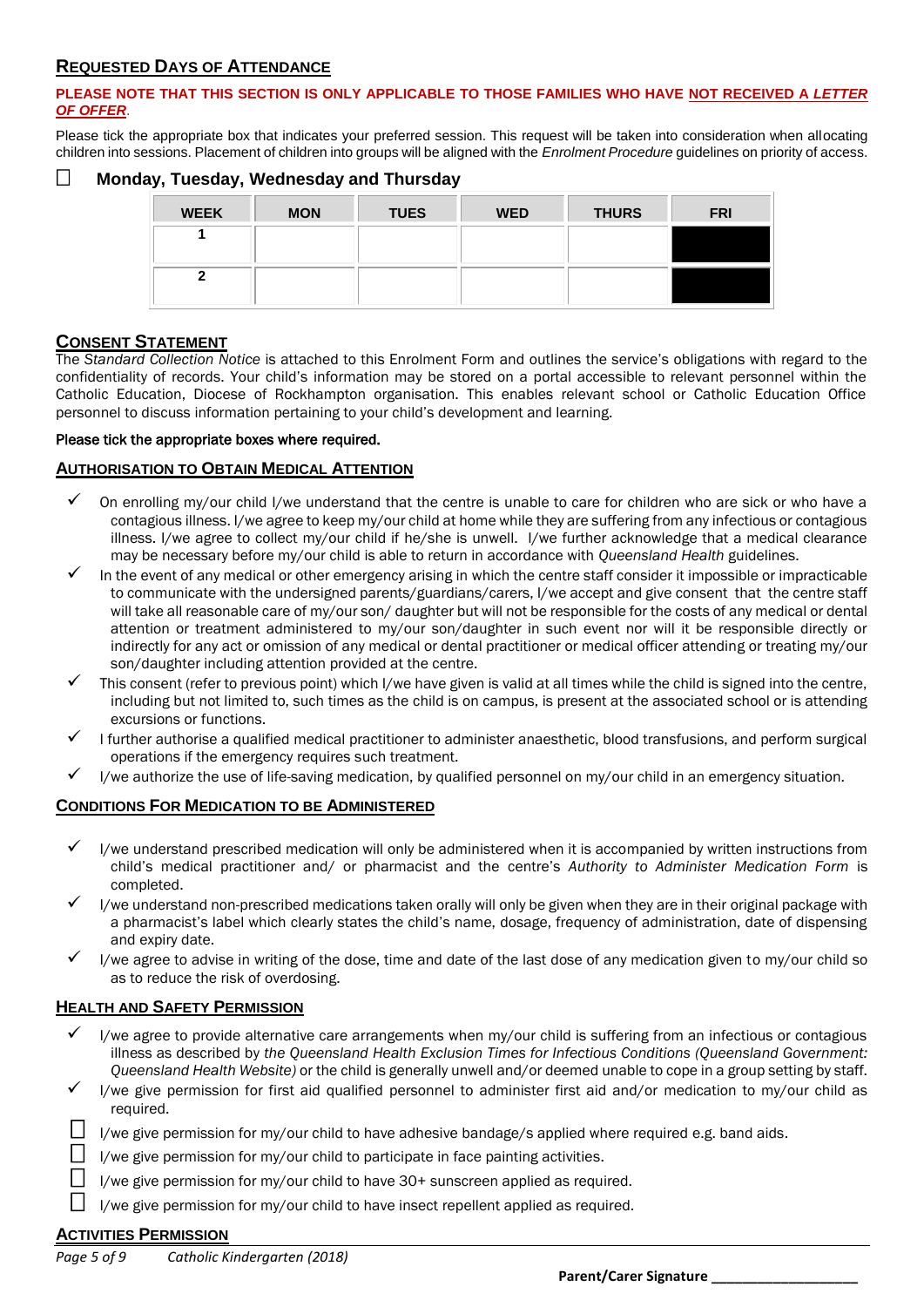- I/we give permission for my/our child to participate in all activities offered by the centre.
- I/we understand it is my/our responsibility to familiarise myself/ourselves with all aspects of the displayed program and to advise the centre in writing if I/we do not wish for my/our child to participate in a particular activity. This request will be considered by the Nominated Supervisor and only if the staff members are reasonably able to accommodate this request, will offer an alternative activity.
- I/we give permission for my/our child to access the associated school's facilities during the kindergarten session.
- I/we give permission for my/our child to view educational programs, applications and games whilst at the centre.

# **MEDIA PERMISSION**

I/we authorise my child's centre to take (or authorise others to take) and use photographs, video or sound recordings of my child and any other reproductions or adaptations of my child's likeness ("the material"), either in full or part, in conjunction with any wording or drawings in the following (please tick the relevant boxes):

External Displays e.g. Schools/ Catholic Education – Diocese of Rockhampton Office and events

 $\Box$  Promotional material<br> $\Box$  Website e.g. the scho

Website e.g. the school website/Facebook Page/Catholic Education – Diocese of Rockhampton website

**Publicity** 

 I/we understand that the consent in the points above is not required for and does not apply to class photos and centre group photos which may be used in the centre newsletter or displays and that any objection I/we have to these internal publications must be specifically made in writing to the centre.

# **DELIVERY & COLLECTION**

- I/we will ensure that my/our child is taken from the service by an authorized adult (18+ years) unless prior written arrangements have been made with the teacher/ Nominated Supervisor.
- I/we will ensure that our child is signed in/out of the service as per legislative requirements.
- I/we acknowledge that the centre will not accept any responsibility for my/our child until they are signed in on the official sign-in sheet.
- I/we understand that I/we must notify in writing if a person, who is not authorised to collect my child, will be collecting my/our child from any session.
- I/we understand that if my/our child is not collected from the centre by closing time that I/we may incur a late fee penalty as specified in the Fee Schedule.

# **FUNDING AGREEMENTS**

- $\checkmark$  I/we understand that as the centre is a not-for-profit organisation, all fees received go directly into the operation of the service. The kindergarten fees are calculated on a term basis.
- I/we agree to pay all fees associated with the care of my/our child as per the Fee Collection/Payment Procedure, as I/we understand that the centre relies on these funds to remain viable.
- I/we agree to pay fees within two weeks of receiving the invoice or as negotiated with the Catholic Education Office.
- I/we understand that in the case of a natural disaster or other unforeseeable event where the Diocesan Director is required to close the centre, fees will be charged as per normal as they are term fees (aligned to schools in the diocese).
- I/we acknowledge that, unless otherwise agreed in writing, as parent/parents/guardian/guardians/ carer/carers, I/we are and will remain jointly and individually liable for the payment of fees and levies. Should any fees or levies not be paid by the due date and no further arrangements/adjustments are made for payment then the centre may refer my/our details to their Licensed Agent for collection which may include the commencement of legal action to recover outstanding fees and levies.

# **POLICIES, PROCEDURES & LEGISLATION**

- $\checkmark$  I/we will be respectful of the dignity, confidentiality and rights of the children, families and staff at the centre and follow the centre's Parent/Carer's Code of Conduct.
- To support my child further whilst at the centre, I/we give permission for the Nominated Supervisor or representative to liaise with specialist staff or Catholic Education – Diocese of Rockhampton support personnel.
- I/we understand that our family's contributions, culture, traditions and religious beliefs will be respected and where possible, included in the activities of the service.
- I/we understand that as the centre is part of the Catholic Education Diocese of Rockhampton, I/we will respect the Catholic ethos of the service.
- I/we understand that the service will embed the Catholic tradition into its program and my/our child will be encouraged to participate.
- I/we agree to abide by the centre's policies and procedures and to comply with all regulations and laws associated with the service.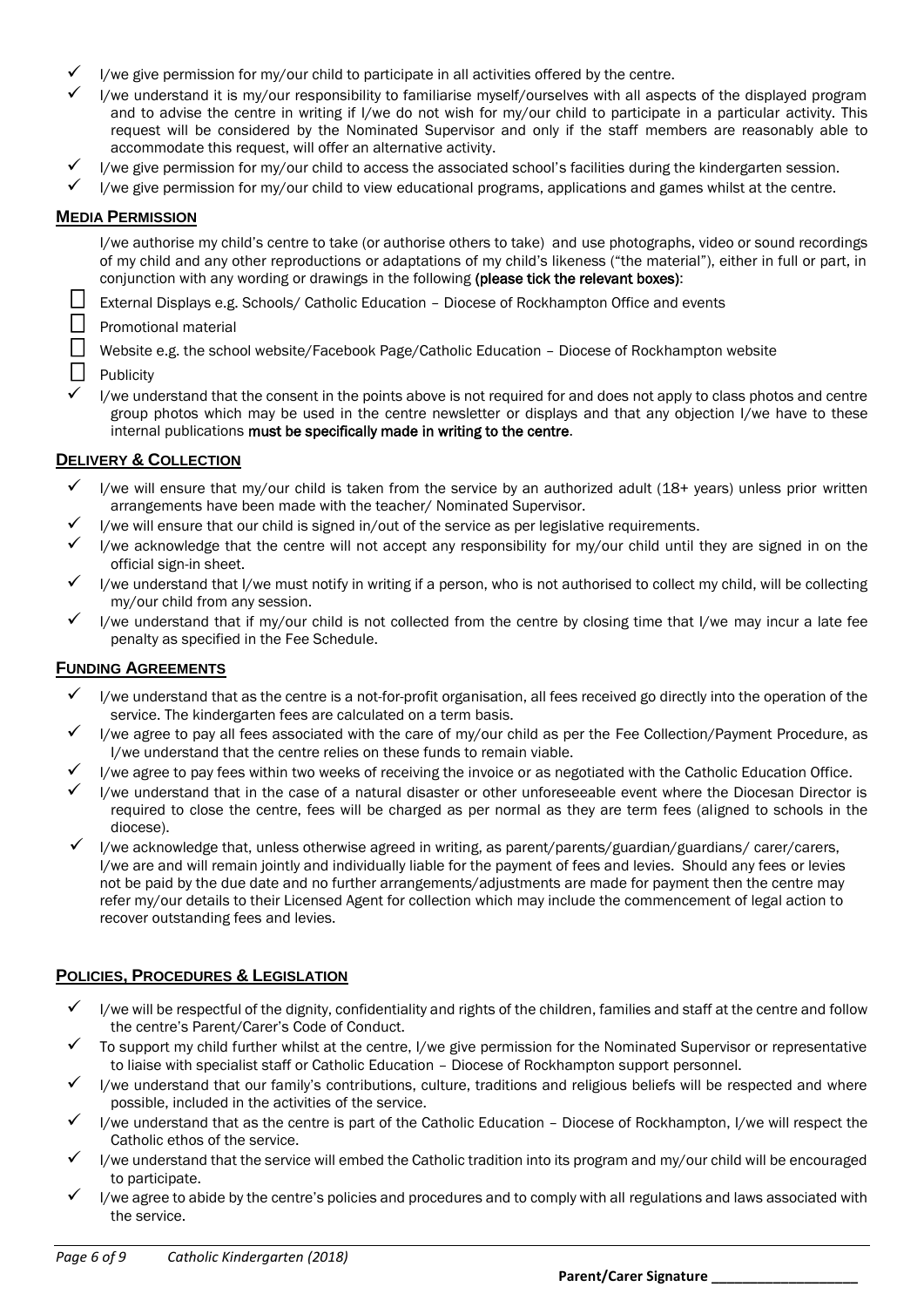- I/we the undersigned, state that I/we have read the Family Handbook and acknowledge the centre will align to the mission, vision and values of Catholic Education – Diocese of Rockhampton.
- I/we agree to the Priority of Access Guidelines as set out in the Kindergarten Enrolment & Booking Procedure.
- I/we understand that it is my/our responsibility to ensure all information associated with my/our child's enrolment is current and to notify the service of any changes to details provided.
- I/we agree, to secure a position at the centre, I/we must pay an enrolment fee. I/we agree that fees incurred will be paid in advance as per the Enrolment & Booking Procedures.
- In the event a child enrolled at the kindergarten is suspected of contracting a contagious condition, Queensland Health or a medical practitioner may advise the centre to remove those children who have not been vaccinated for this contagious condition. These children will not be able to return to the centre for a prescribed period as directed by the Nominated Supervisor. Parents/carers are required to continue paying full fees for this prescribed period.
- I/we have read the Promoting Wellbeing & Positive Relationships Procedure and should unacceptable behaviour be displayed by my/our child agree that the procedure will be followed.
- I/we understand that I/we are financially responsible for any wilful damage of equipment or property by my child.
- The centre does not insure or take responsibility for loss or damage to my/our son's/daughter's property (e.g. toys, mobile phones, computers, musical equipment etc.) but will make reasonable attempts to supervise children in managing their own personal property e.g. placing items in lockers/bags.
- I/we understand that information on this enrolment form may be provided upon request to either parent/carer detailed above or as identified on the child's birth certificate (unless directed by a Court Order or other recognised legal document indicating otherwise).
- The Nominated Supervisor has authority to address behaviours and conduct of my/our son/daughter which may include the decision to suspend or terminate a child's enrolment for any cause judged to be sufficient.
- The Child Protection Procedures require the centre staff to contact State Authorities in cases of suspected harm or sexual abuse to children and the centre also applies the Law associated with Mandatory Reporting associated with the schools in our diocese.
- I/we have nominated an email address, and understand that account statements, newsletters etc. may be sent via email.

# **BOOKINGS**

- $\checkmark$  I/we have completed the booking section nominating days of attendance required for my child (for kindergarten centres offering additional days to the five-day fortnight program only).
- I/we understand that the request for attendance of additional days does not necessarily mean that a place will be available for my child (unless a Letter of Offer has been issued).
- I/we agree to give the prescribed notice periods (two weeks) and pay all associated costs that are required for any cancellations.
- I/we understand that it is my responsibility to notify the services of any changes to booking details via the completion of a Change to Kindergarten Days – Booking Form.
- I/we acknowledge that full fees will be charged when my child is absent from a session for which they are permanently booked.

# **KINDERGARTEN FUNDING SUBSIDY FOR KINDERGARTEN CENTRES**

 I/we elect this Kindergarten as the primary centre who will receive the Kindergarten Funding Scheme Subsidy for my/our child (parents/carers need to elect the centre that will receive a subsidy for their kindergarten-age child as only one centre can receive this funding – refer to Early Learning and Care Policies and Procedures).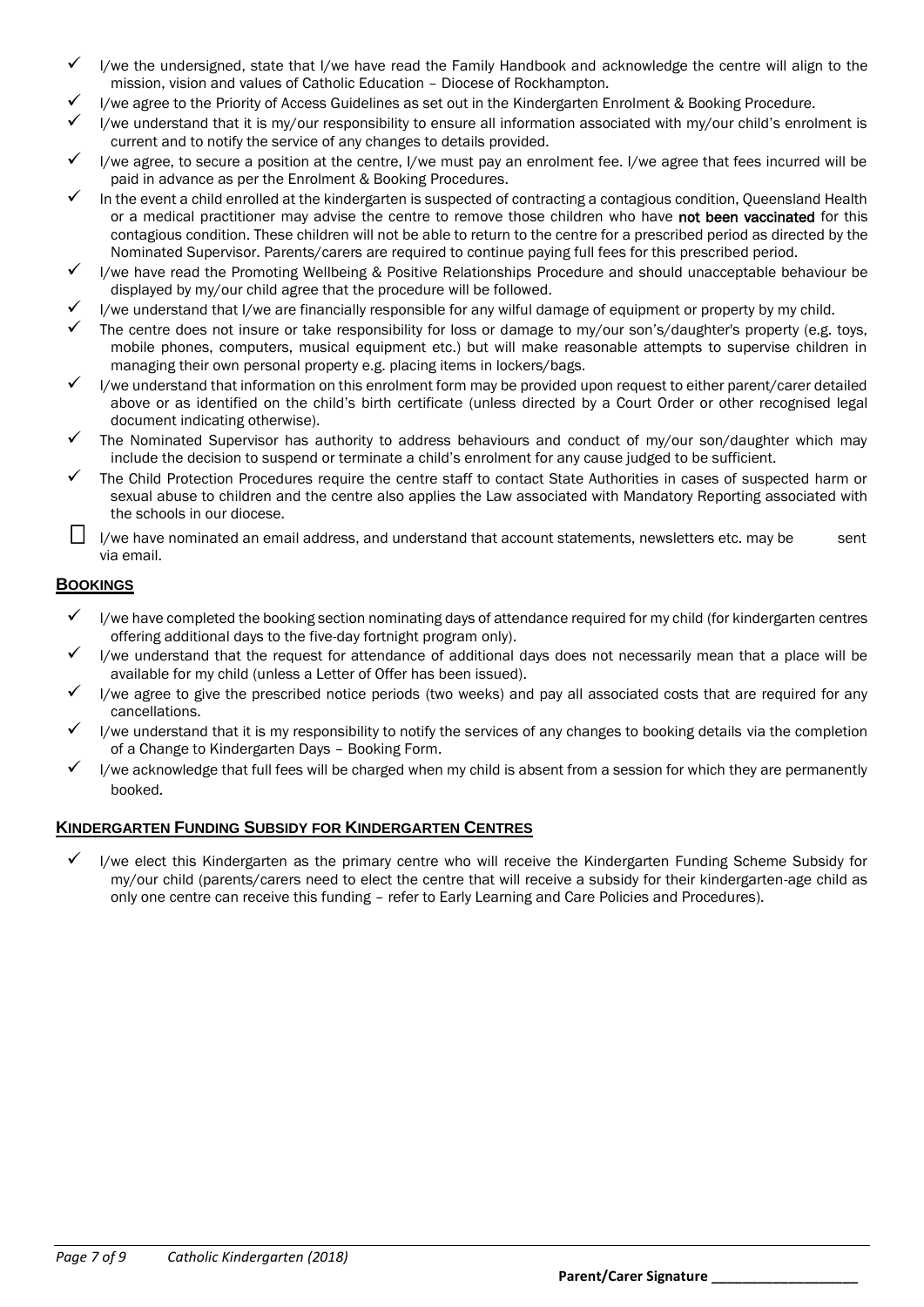# **DECLARATION:**

- I have read and understood the conditions of this contract and agree to abide by the contract.
- I certify that the information contained in this Enrolment Form is correct and agree to notify the person in charge of the service of any change to any information contained therein.

| Parent/Carer Signature:                                 | Date: |  |
|---------------------------------------------------------|-------|--|
| Parent/Carer Signature:                                 | Date: |  |
| Nominated Supervisor Name (or<br>delegate):             | Date: |  |
| <b>Nominated Supervisor Signature</b><br>(or delegate): | Date: |  |

*We welcome your child and family to our Approved Kindergarten Centre as part of the Catholic Education - Diocese of Rockhampton. We are committed to providing a quality education in a caring environment. The Catholic Kindergarten is a community of faith and the Gospel values are essential to the life of our diocese. Each student is important and the curriculum is directed at the total formation of the individual.*

# ASSISTANCE WITH COMPLETING THE FORM

If you require assistance completing this form, including translation services, please contact your centre.



# WHO SHOULD COMPLETE THIS FORM?

Parents/guardians/carers of children enrolling in kindergarten centres within Catholic Education - Diocese of Rockhampton.

### KEEPING STUDENT RECORDS UP-TO-DATE

Please inform the centre if any information provided on this form (such as contact details, address, and medical information) needs to be changed at a later date.

### RESPECTING YOUR PRIVACY

Catholic Education – Diocese of Rockhampton, together with the centre, respects your privacy and is bound by privacy rules to protect the information you provide (see attached Collection Notice).

# **ENROLMENT AT A CATHOLIC EDUCATION - DIOCESE OF ROCKHAMPTON SCHOOL**

#### Please Note:

- This enrolment form only applies to your child's kindergarten year. A separate enrolment process is required for your child's enrolment at your elected school.
- Kindergarten centres are required to have a separate enrolment process according to the *Queensland Kindergarten Funding Scheme: Funding Requirements 2017*.
- Socio-economic Index funding (SEIFA if applicable for this centre) will be provided to support kindergarten fees for children in the kindergarten-age cohort (this subsidy is not available for younger children or children who are kindergarten-age and attend additional days to the prescribed 600 hours per year). Hence, fees are reduced for kindergarten-age children who enrol in the designated five day per fortnight or extended two day per fortnight program.
- Children who receive QKFS Plus Kindy Support i.e. hold a relevant subsidy card, identify as an Aboriginal or Torres Strait person or are triplets, will receive additional fee reduction as provided by the Queensland Government.

# PLEASE RETURN COMPLETED ENROLMENT FORM AND REQUIRED DOCUMENTATION TO THE:

# Centre Teacher/Director

Address, email, phone contact details here

(Where the term **Nominated Supervisor** is used, this refers to the person placed in the day-to-day charge of the service or their delegate)